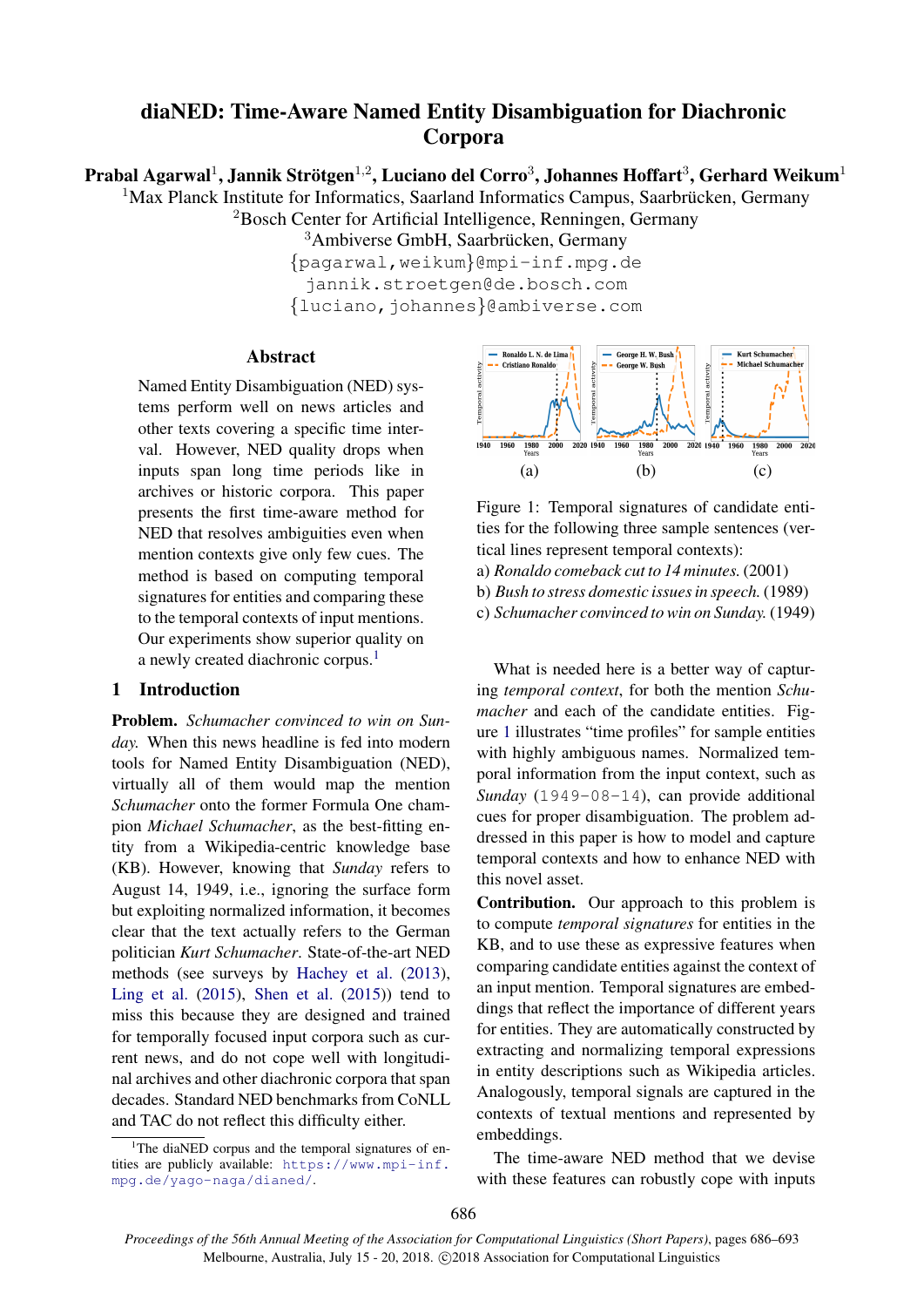from diachronic corpora. We propose a new evaluation benchmark, based on the New York Times Archive, spanning more than 20 years, and the history collection *historynet.com*, spanning several centuries. Our experiments demonstrate that timeaware NED substantially outperforms some of the best standard NED tools.

## 2 Temporal Signatures and Contexts

Better context representation improves disambiguation quality (see, e.g., [Shen et al.](#page-6-1) [\(2015\)](#page-6-1)). As the underlying entity descriptions (e.g., Wikipedia articles) are not only textually but also temporally related to their mentions, we enrich the context representation with a temporal dimension, which no prior work handles explicitly.

We model the temporal dimension by embedding vectors. The embeddings represent the *temporal signatures* of entities in a KB and the *temporal contexts* of entity mentions in text in a joint vector space. Then, the similarity between them quantifies their temporal relatedness.

Temporal vector space. We use 2,050 dimensions (years 1 AD to 2050) to define the vector space. Coarser and finer granularities than years could be used, but finer ones (e.g., days) are rarely needed for NED and coarser granularities (e.g., centuries) are too vague. $<sup>2</sup>$  $<sup>2</sup>$  $<sup>2</sup>$ </sup>

Temporal signatures of entities. We use the temporal tagger HeidelTime (Strötgen and [Gertz,](#page-6-2)  $2010$ ; Strötgen and Gertz,  $2015$ ) to extract and normalize date expressions from an en-tity's Wikipedia page<sup>[3](#page-1-1)</sup> and aggregate them by years. This results in a count-based temporal vector  $\mathbf{t}_{e}^{cb} = (t_{0001}, ..., t_i, ..., t_{2050})$  where  $t_i$  is the total number of temporal expressions extracted from  $e$ 's Wikipedia page referring to year *i*. Temporal expressions of finer granularities are mapped to respective years and expressions of coarser granularities than year are currently ignored.

As the count-based vectors may overfit to the entity descriptions and to avoid discontinuity in the temporal signatures, we apply exponential smoothing and get smoothed temporal vectors

 ${\bf t}_{e}^{s} = (t_{0001}^{s},...,t_{i}^{s},...,t_{2050}^{s})$  such that  $t_{i}^{s} = \alpha$ .  $t_i^{cb} + (1 - \alpha) \cdot t_{i-1}^s$ , for  $i > 0001$  where  $\alpha$  is the smoothing factor with  $0 \leq \alpha \leq 1$ . For further smoothing, this procedure can be recursively applied *n* times. In experiments, we set  $\alpha = 0.2$  and  $n = 2$  based on cross-validation.

Temporal contexts of entity mentions. We exploit temporal expressions in the surrounding text of entity mentions and the texts' publication dates. In news-style articles, entities are likely to be related to the document creation time (dct), while dates in the content are important for other types of documents (Strötgen and Gertz, [2016\)](#page-6-4).

Temporal vectors for mentions  $t_m$  are thus a combination of a one-hot temporal vector  $\mathbf{t}_{m}^{dct} =$  $(0, \ldots, t_i, \ldots, 0)$  where  $t_i = 1$  if i is the dct's year, and  $\mathbf{t}_{m}^{content}$  containing dates extracted by a temporal tagger in the immediate context of the mention (e.g., in the same sentence or paragraph), aggregated by year.  $\mathbf{t}_{m}^{dct}$  and  $\mathbf{t}_{m}^{content}$  are linearly combined as  $\mathbf{t}_m = \lambda \cdot \mathbf{t}_m^{dct} + (1 - \lambda) \cdot \mathbf{t}_m^{content}$  where  $\lambda$ (with  $0 \leq \lambda \leq 1$ ) weights the components.

Relatedness. We calculate the temporal relatedness between a mention and all candidate entities as the cosine similarity between  $t_m$  and  $t_e$ .

#### 3 Time-aware NED

To test the importance of time-awareness for NED, we use two settings. We enhance a basic NED system and a state-of-the-art system by enriching both with temporal signatures and contexts.

diaNED-1, as basic NED system, uses a mention-entity prior reflecting entity prominence and a keyphrase-based language model for the similarity of mention and entity contexts (as suggested by [Hoffart et al.](#page-5-1) [\(2011\)](#page-5-1)). These components are cast into edge weights for a graph over which the final disambiguation is computed. Hyper-parameters for the relative influence of the two components are tuned using an SVM.

We added the temporal dimension to the feature set and retrained the model accordingly to get new feature weights.

diaNED-2 based on [Yamada et al.](#page-7-0) [\(2016\)](#page-7-0): This is a learning-to-rank-based model. Besides mention-entity priors and string-similarity features, it uses word and entity embeddings trained in a joint vector space to model context and coherence. The intuition is that a good candidate entity vector must be close to the word and entity vectors appearing in the same context.

<span id="page-1-0"></span><sup>&</sup>lt;sup>2</sup>In an analysis of temporal expressions extracted with HeidelTime from the Wikipedia corpus (August 2016 dump), we find that there are on average 18.500 expressions per year value (with year values ranging from 0001 AD to 2050 AD) in contrast to only 9.64 expressions per day value (with day values ranging from  $0001-01-01$  to  $2050-12-31$ ). Therefore, using year level identifiers to define our temporal vector space results in short and non-sparse temporal vectors.

<span id="page-1-1"></span><sup>&</sup>lt;sup>3</sup>August 2016 Wikipedia dump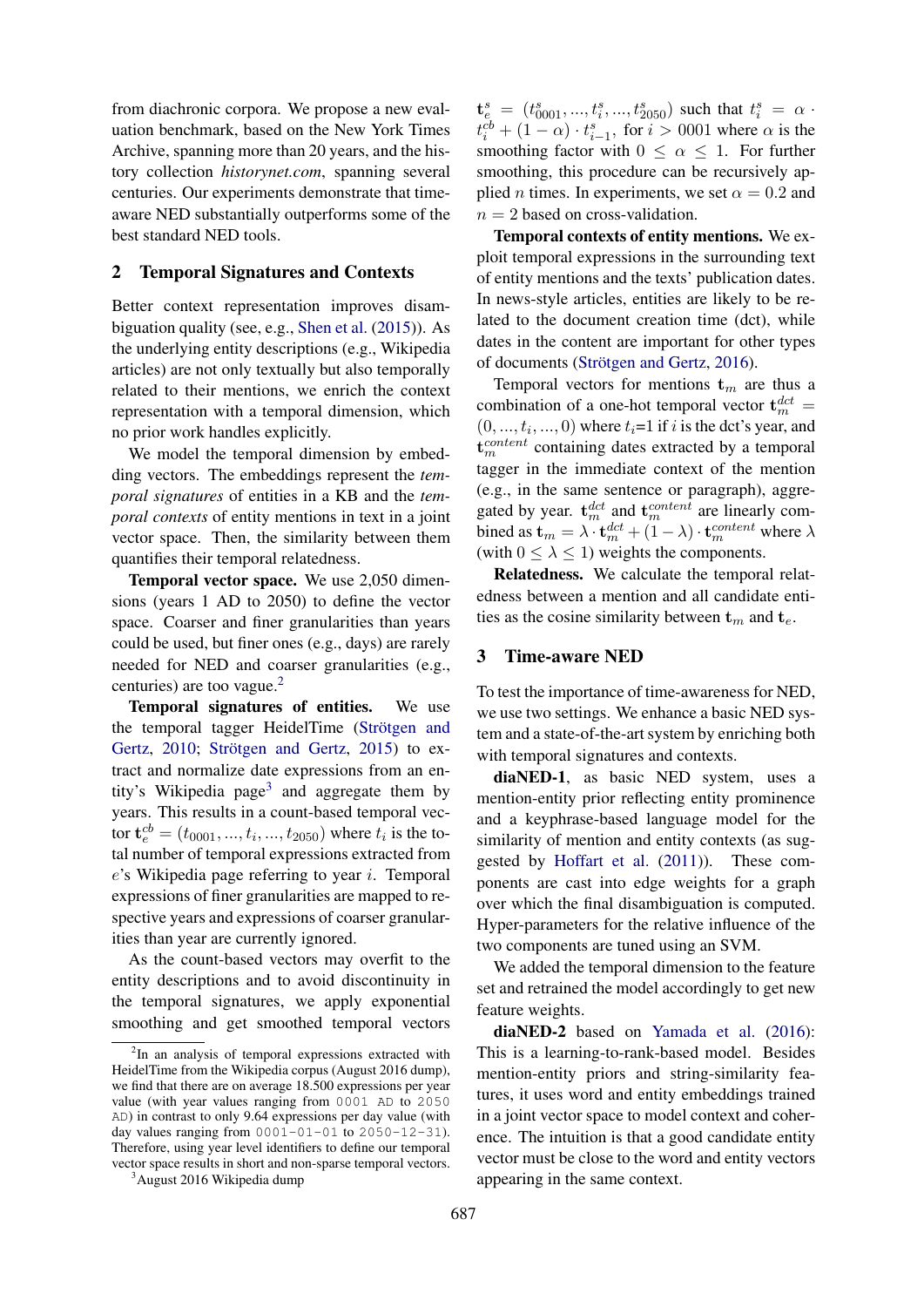[Yamada et al.](#page-7-0) [\(2016\)](#page-7-0) measures entity context by averaging the word vectors of the proper noun neighbors and calculating the cosine similarity with each candidate entity. Similarly, the coherence between entities is measured by computing the cosine similarity between candidates and the average of the other entities in the neighborhood.

diaNED-2 enhances this model as follows. We compute the cosine similarity between the mention's and the candidate entities' temporal vectors, and normalize the time relatedness scores across candidate entities. Finally, all similarity features are used to train a binary classifier with gradientboosted decision trees. The top-ranked candidate entity in each pool of candidates is assigned to the mention being evaluated.

# <span id="page-2-0"></span>4 A Diachronic NED Data Set

Datasets for NED evaluation contain articles published within a short period. Consequently, all mentions share a temporal context making it difficult to evaluate temporal variability. CoNLL-AIDA [\(Hoffart et al.,](#page-5-1) [2011\)](#page-5-1) are newswire articles from 1996, TAC 2010 [\(Ji et al.,](#page-5-2) [2010\)](#page-5-2) news and forum articles from 2004–2007, and Microposts-2014 [\(Cano et al.,](#page-4-0) [2014\)](#page-4-0) tweets from 2011.

To account for this limitation, we create a new diachronic benchmark containing documents with heterogeneous temporal context. As in Microposts-2014, we limit documents to single sentences and headlines from *HistoryNet.com* (*HN*) and *The New York Times corpus* (*NYT*). For the annotation process, we followed the entity annotation guidelines, which have been used for annotating CoNLL-AIDA [\(Hoffart et al.,](#page-5-1) [2011\)](#page-5-1).

*HN* is an online resource of world history with information on popular historical topics. Its section *Today in History* contains short texts on what happened on a specific day with a total of 7,061 facts/events (excluding *born today*). Using Stanford NER [\(Finkel et al.,](#page-5-3) [2005\)](#page-5-3), we extracted 13,773 entity mentions and randomly selected 350 of them. We annotated all entity mentions in respective sentences with their Wikipedia ids. After removing NER errors and out-of-KB entities, the dataset contains 865 gold entity mentions in 334 sentences. Examples are: "*Conrad II* claims the throne in *France*" from 1032 or "The *Old Pretender*, son of *James III* dies" from 1766.

*NYT* contains more than 1.5 million documents published between 1987 and 2007. After apply-

ing the same procedure, the dataset contains 368 manually annotated mentions in 290 news headlines. Examples are "*Arafat*'s Faction is Said to Avoid Guerrilla Actions" from 1989 or "*U.N.* Aide to Meet *Milosevic*, Angering Some" from 1999.

As *HN* texts come without further context, entity mentions are rather explicit. Entity mentions in *NYT* 's headlines are more ambiguous as more information is available in the articles and the entities are mostly, at the time of publication, prominent and obvious to the reader.

Finally, we created a third subset from the 7,061 documents of *HistoryNet.com* with 13,773 entity mentions. It contains the sentences with all the entity mentions which are linked to different entities by diaNED-2 depending on whether it uses its time-awareness or not, i.e., whether diaNED-2 is trained with or without the temporal feature. This set (*HN-timediff* ) contains 567 manually annotated entities from 547 documents. It is the most challenging subset as all entity mentions are difficult to disambiguate.

# 5 Evaluation

To evaluate the importance of temporal information in NED, we focus in our analysis on the newly created *diaNED* corpus. As standard NED datasets CoNLL-AIDA and TAC 2010 contain only articles published within a short period of time, they are not suited for evaluating timeaware NED (cf. Section [4\)](#page-2-0), and experiments on these datasets showed no significant differences between using diaNED-1 and diaNED-2 with or without their time-awareness features.

Note that the temporal contexts in the *HN* sentences and the *NYT* headlines of the diaNED corpus are part of the metadata. Thus, to ensure a fair comparison among all systems, we added the temporal contexts in the form of year information to all documents to allow the non-time-aware systems to exploit the temporal context in case the respective year number occurs as part of the entities' textual context.<sup>[4](#page-2-1)</sup>

#### 5.1 Intra-system Comparison

As described above, we (re-)implemented two NED systems as diaNED-1 and diaNED-2. To al-

<span id="page-2-1"></span><sup>&</sup>lt;sup>4</sup>Disambiguation quality of non-time-aware systems was generally lower without this additional information. The dia-NED corpus contains all sentences with and without year information so that evaluation results can be reproduced for both settings.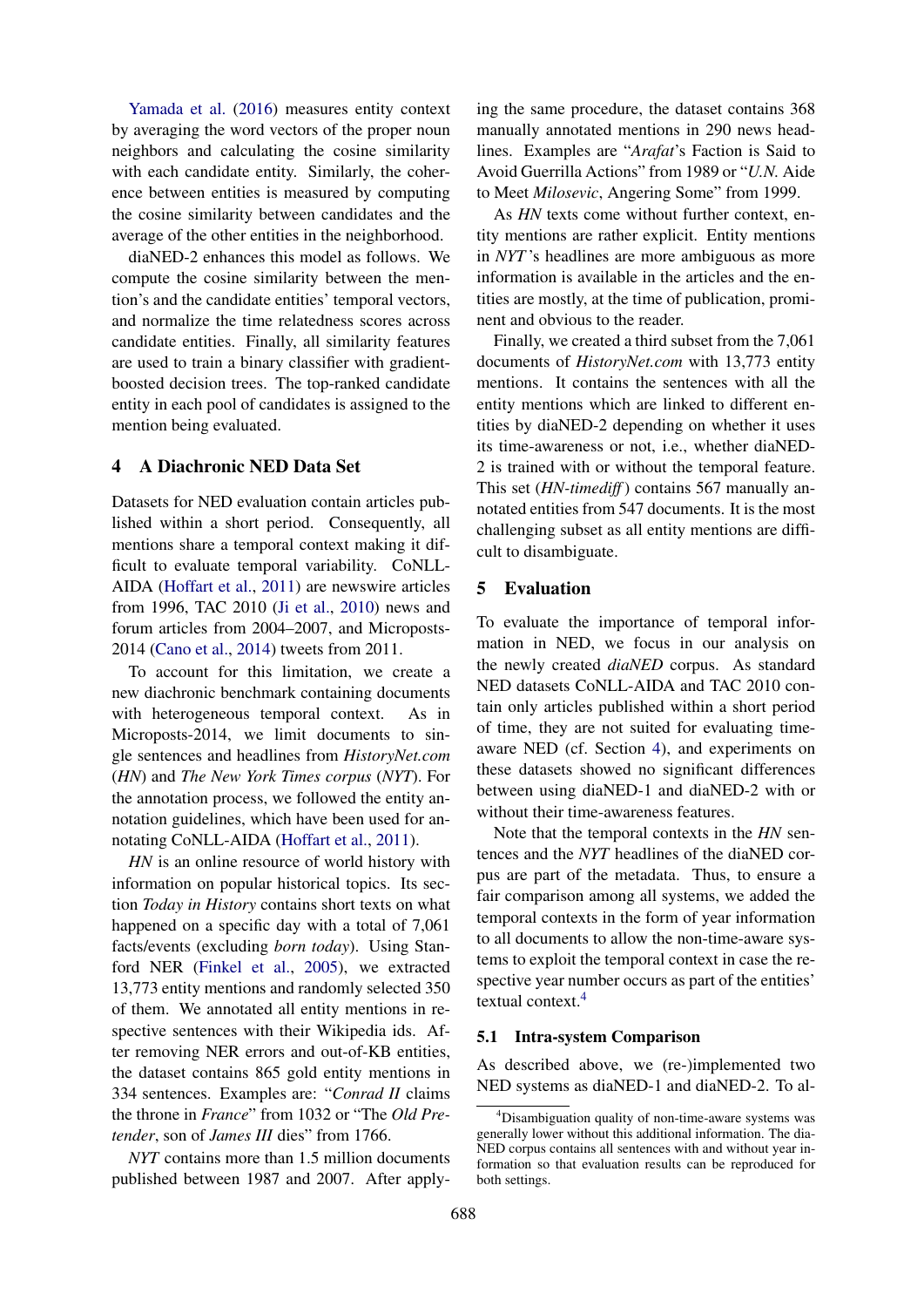|                                              | HN subset |        | NYT subset |          |
|----------------------------------------------|-----------|--------|------------|----------|
| Feature set   w/o time   w/o time   w/o time |           |        |            | w time   |
| Prior                                        | 72.26     | 80.48* | 38.14      | 54.24*   |
| Context                                      | 63.63     | 66.10* | 48.31      | $62.71*$ |

<span id="page-3-0"></span>\* significant over w/o time (Welch's t-test at level of 0.01)

Table 1: Micro-accuracy of diaNED-1 with and without time-awareness feature.

|             | HN subset |          | NYT subset |        |
|-------------|-----------|----------|------------|--------|
| Feature set | w/o time  | w time   | w/o time   | w time |
| Base        | 89.44     | $90.23*$ | 85.81      | 87.36* |
| String      | 89.40     | 90.00*   | 86.28      | 87.07* |
| Context     | 91.10     | 91.81*   | 87.07      | 88.34* |
| Coherence   | 91.16     | 91.98*   | 86.83      | 88.69* |

\* significant over w/o time (Welch's t-test at level of 0.01)

<span id="page-3-1"></span>Table 2: Micro-accuracy of diaNED-2 with and without time-awareness feature.

low the systems to adapt to the diachronic corpus without considering temporal information explicitly, we retrained the systems so that appropriate weights are learnt for each standard feature. Due to the rather small size of the diaNED corpus, we use bootstrapping (i.e., train and evaluate on 50 randomly shuffled versions of the corpus) with and without using the time-awareness feature.

diaNED-1. Table [1](#page-3-0) shows micro-accuracy for our basic NED system on the *HN* and *NYT* sets of diaNED. Significant gains are achieved when combining the prior and context features with the time-awareness feature. This demonstrates that NED systems with standard features can be improved by making them time-aware.

diaNED-2. Table [2](#page-3-1) shows micro-accuracy for our re-implementation of [Yamada et al.](#page-7-0) [\(2016\)](#page-7-0)'s initial features with and without the timeawareness feature. As can be seen in the table, adding the temporal feature improves the results significantly in each setting on both sets, which demonstrates that even state-of-the-art systems can be improved by making them time-aware.

#### 5.2 Inter-system Comparison

In Table [3,](#page-3-2) we compare the time-aware NED approach diaNED-2 to various NED tools available via GERBIL (v. 1.2.5) [\(Usbeck et al.,](#page-6-5) [2015\)](#page-6-5) and to the recent work by [Gupta et al.](#page-5-4) [\(2017\)](#page-5-4). As all systems are used with standard settings, we also trained diaNED-2 on standard NED training data (CoNLL-AIDA) with the temporal context of entity mentions being the respective article's year

| system                                    | <b>HN</b> | <b>NYT</b> |
|-------------------------------------------|-----------|------------|
| xLisa-NGRAM (Zhang and Rettinger, 2014)   |           | 66.30      |
| WAT (Ferragina and Scaiella, 2012)        |           | 70.95      |
| PBOH (Ganea et al., 2016)                 |           | 71.75      |
| FREME NER (Dojchinovski and Kliegr, 2013) |           | 45.27      |
| FRED (Consoli and Recupero, 2015)         |           | 15.44      |
| FOX (Speck and Ngomo, 2014)               |           | 54.25      |
| Dexter (Ceccarelli et al., 2013)          |           | 49.12      |
| DB pedia Spotlight (Mendes et al., 2011)  |           | 61.91      |
| AIDA (Hoffart et al., 2011)               |           | 70.14      |
| AGDISTIS (Usbeck et al., 2014)            |           | 50.14      |
| Gupta et al. (2017)                       | 62.82     | 43.33      |
| reimpl. of (Yamada et al., 2016)          | 90.87     | 72.55      |
| diaNED-2 w time                           |           | 76.09      |

<span id="page-3-2"></span>Table 3: F1-scores of various systems on the *HN* and *NYT* subsets of the diaNED benchmark.

|               |       |       |       | overall person location organization |
|---------------|-------|-------|-------|--------------------------------------|
| time-agnostic | 27.51 | 9.63  | 40.07 | 33.77                                |
| time-aware    | 42.50 | 39.91 | 45.22 | 40.26                                |

<span id="page-3-3"></span>Table 4: Micro-accuracy of diaNED-2 on *HNtimediff* with and without time-awareness feature.

of publication. However, due to the differences in what kind of entities the systems consider and what kind of candidate entity lookup dictionaries they use, the systems are not directly comparable and the performance differences should be interpreted with a grain of salt. Nevertheless, timeawareness further increases the distance between [\(Yamada et al.,](#page-7-0) [2016\)](#page-7-0) and the second best system significantly, which demonstrates its usefulness for NED.

#### 5.3 Type-based Analysis

To gain further insights about the importance of time-awareness, we analyzed the results of diaNED-2 with and without temporal feature on the *HN-timediff* set of our benchmark (Table [4\)](#page-3-3). On these particularly challenging documents, the time-awareness feature helps to improve NED quality for all entity types. While location and organization entities moderately benefit, there is a huge performance increase for person entities. The explanation that person entities benefit most could be that person entities have comparably short life spans and are thus most time-sensitive.

#### 6 Related Work

Starting with the early work of [Bunescu and](#page-4-2) Paşca [\(2006\)](#page-4-2), [Cucerzan](#page-5-9) [\(2007\)](#page-5-9), [Mihalcea and](#page-6-9) [Csomai](#page-6-9) [\(2007\)](#page-6-9), and [Milne and Witten](#page-6-10) [\(2008\)](#page-6-10),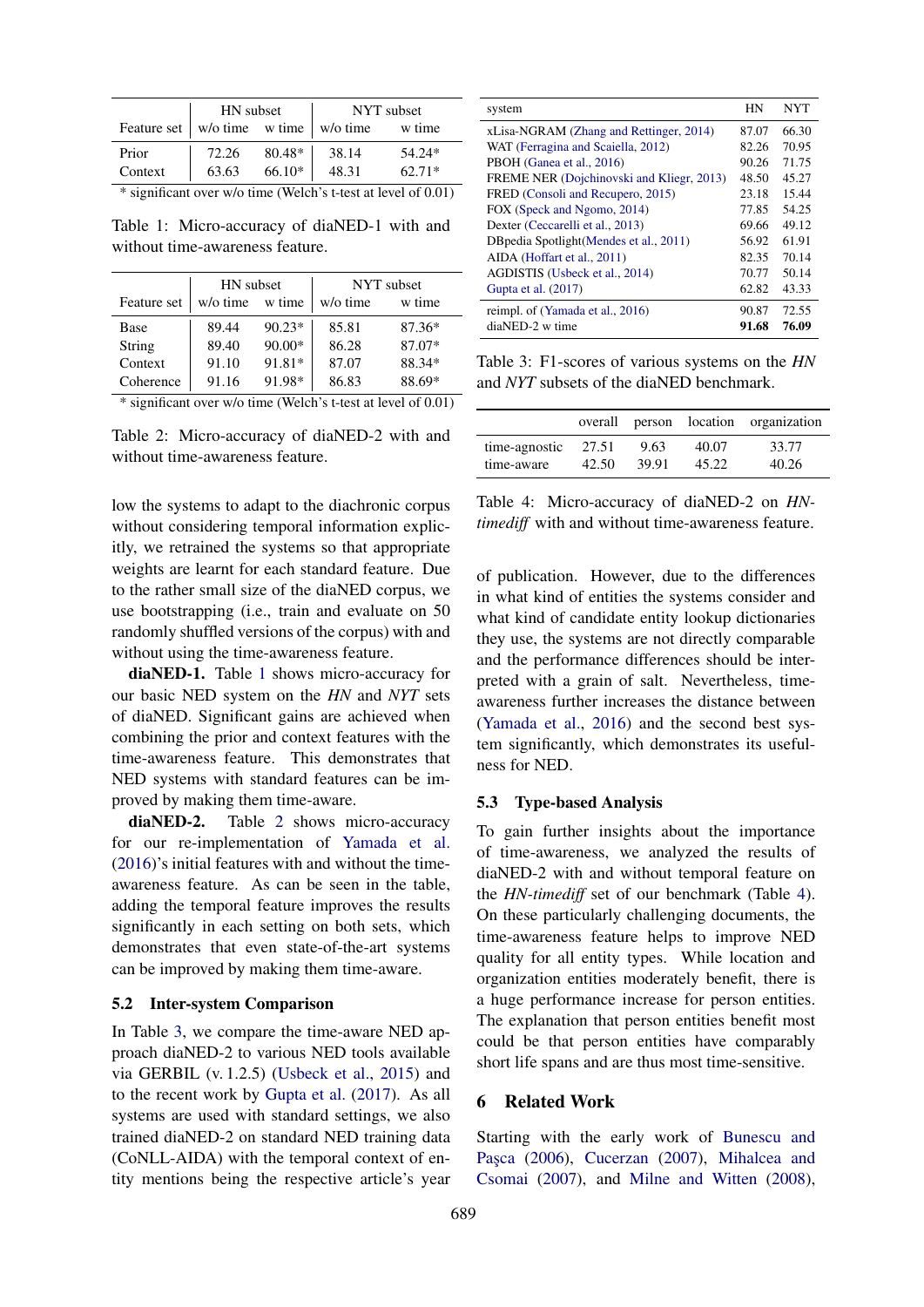NED methods and tools have been greatly advanced and become mature. Many systems use a combination of (i) local features like string similarities, lexico-syntactic characteristics and context between mentions and candidate entities and (ii) global features like the coherence among a set of selected entities. The inference over this feature space is typically performed by probabilistic graphical models, learning-to-rank techniques or algorithms related to such models (see, e.g., [Ratinov et al.](#page-6-11) [\(2011\)](#page-6-11), [Hoffart et al.](#page-5-1) [\(2011\)](#page-5-1), [Ferragina and Scaiella](#page-5-5) [\(2012\)](#page-5-5), [Cheng and Roth](#page-5-10) [\(2013\)](#page-5-10), [Guo and Barbosa](#page-5-11) [\(2014\)](#page-5-11), [Durrett and](#page-5-12) [Klein](#page-5-12) [\(2014\)](#page-5-12), [Chisholm and Hachey](#page-5-13) [\(2015\)](#page-5-13), [Per](#page-6-12)[shina et al.](#page-6-12) [\(2015\)](#page-6-12), [Lazic et al.](#page-6-13) [\(2015\)](#page-6-13), [Nguyen](#page-6-14) [et al.](#page-6-14) [\(2016\)](#page-6-14), [Globerson et al.](#page-5-14) [\(2016\)](#page-5-14), [Eshel et al.](#page-5-15) [\(2017\)](#page-5-15), and [Ganea and Hofmann](#page-5-16) [\(2017\)](#page-5-16)). The GERBIL framework [\(Usbeck et al.,](#page-6-5) [2015\)](#page-6-5) provides a unified way of evaluating a wide variety of NED tools and services.

A recent line of work uses representational learning to characterize contexts through embeddings (e.g., [He et al.](#page-5-17) [\(2013\)](#page-5-17), [Sun et al.](#page-6-15) [\(2015\)](#page-6-15), [Francis-Landau et al.](#page-5-18) [\(2016\)](#page-5-18), [Yamada](#page-7-0) [et al.](#page-7-0) [\(2016\)](#page-7-0), [Gupta et al.](#page-5-4) [\(2017\)](#page-5-4), [Yamada et al.](#page-7-2) [\(2017\)](#page-7-2)). These approaches naturally lend themselves towards inference by neural networks such as LSTMs. In our experiments, the Neural Text-Entity Encoder by [Yamada et al.](#page-7-0) [\(2016\)](#page-7-0) serves as state-of-the-art baseline.

While temporal information was used as a global feature to compute coherence between entity lifespans [\(Hoffart et al.,](#page-5-19) [2013\)](#page-5-19), no prior work on named entity disambiguation made explicit use of temporal information as a local feature. However, the value of time has been shown in a variety of other information extraction tasks, such as relation extraction [\(UzZaman et al.,](#page-7-3) [2013;](#page-7-3) [Mirza and Tonelli,](#page-6-16) [2016\)](#page-6-16), event extraction [\(Kuzey](#page-6-17) [et al.,](#page-6-17) [2016;](#page-6-17) [Spitz and Gertz,](#page-6-18) [2016\)](#page-6-18), and slot filling [\(Ji et al.,](#page-5-20) [2011;](#page-5-20) [Surdeanu et al.,](#page-6-19) [2011;](#page-6-19) [Sur](#page-6-20)[deanu,](#page-6-20) [2013\)](#page-6-20), as well as in the context of information retrieval [\(Berberich et al.,](#page-4-3) [2010;](#page-4-3) [Agarwal and](#page-4-4) Strötgen, [2017\)](#page-4-4) and fact checking [\(Popat et al.,](#page-6-21) [2017\)](#page-6-21). In this paper, inspired by the importance of temporal information for many NLP tasks, we analyzed its value for NED.

## 7 Conclusions and Ongoing Work

We proposed the first NED method with explicit consideration of temporal background. As demon-

strated in our experiments, this time-awareness improves NED quality over diachronic texts that span long time periods. The diaNED dataset and the temporal signatures of entities are publicly available.<sup>[5](#page-4-5)</sup>

Currently, we integrate a strategy for handling out-of-KB entities to determine how temporal affinity may help in the *nil* detection problem. Furthermore, we plan large-scale experiments with distant supervision data which will also allow to evaluate the effectiveness of considering temporal expressions in the context of the entity mentions as further temporal context information. Finally, using a multilingual temporal tagger (Strötgen and [Gertz,](#page-6-3) [2015\)](#page-6-3), the value of time for NED could be studied for further languages.

## Acknowledgments

The authors thank the anonymous reviewers for their valuable comments and suggestions and Ikuya Yamada for providing the word-entity embeddings and his help in the implementation of one of the baseline systems.

## **References**

- <span id="page-4-4"></span>Prabal Agarwal and Jannik Strötgen. 2017. [Tiwiki:](https://doi.org/10.1145/3041021.3051112) [Searching Wikipedia with Temporal Constraints.](https://doi.org/10.1145/3041021.3051112) In *Proceedings of the 7th Temporal Web Analytics Workshop*, TempWeb'17, pages 1595–1600.
- <span id="page-4-3"></span>Klaus Berberich, Srikanta Bedathur, Omar Alonso, and Gerhard Weikum. 2010. [A Language Modeling Ap](https://doi.org/10.1007/978-3-642-12275-0_5)[proach for Temporal Information Needs.](https://doi.org/10.1007/978-3-642-12275-0_5) In *Proceedings of the 32nd European Conference on Advances in Information Retrieval*, ECIR'10, pages 13–25.
- <span id="page-4-2"></span>Razvan Bunescu and Marius Pasca. 2006. [Using Ency](http://www.aclweb.org/anthology/E06-1002)[clopedic Knowledge for Named Entity Disambigua](http://www.aclweb.org/anthology/E06-1002)[tion.](http://www.aclweb.org/anthology/E06-1002) In *Proceedings of the 11th Conference of the European Chapter of the Association for Computational Linguistics*, EACL'06, pages 9–16.
- <span id="page-4-0"></span>Amparo E. Cano, Giuseppe Rizzo, Andrea Varga, Matthew Rowe, Milan Stankovic, and Aba-Sah Dadzie. 2014. [Making Sense of Microposts \(#Mi](http://ceur-ws.org/Vol-1141/microposts2014_neel-challenge-report.pdf)[croposts2014\): Named Entity Extraction & Link](http://ceur-ws.org/Vol-1141/microposts2014_neel-challenge-report.pdf)[ing Challenge.](http://ceur-ws.org/Vol-1141/microposts2014_neel-challenge-report.pdf) In *Proceedings of the 4th Workshop on Making Sense out of Microposts*, Microposts'14, pages 54–60.
- <span id="page-4-1"></span>Diego Ceccarelli, Claudio Lucchese, Salvatore Orlando, Raffaele Perego, and Salvatore Trani. 2013. [Dexter: An Open Source Framework for Entity](https://doi.org/10.1145/2513204.2513212)

<span id="page-4-5"></span><sup>5</sup>[https://www.mpi-inf.mpg.de/yago-naga/](https://doi.org/10.1145/2513204.2513212) [dianed/](https://doi.org/10.1145/2513204.2513212)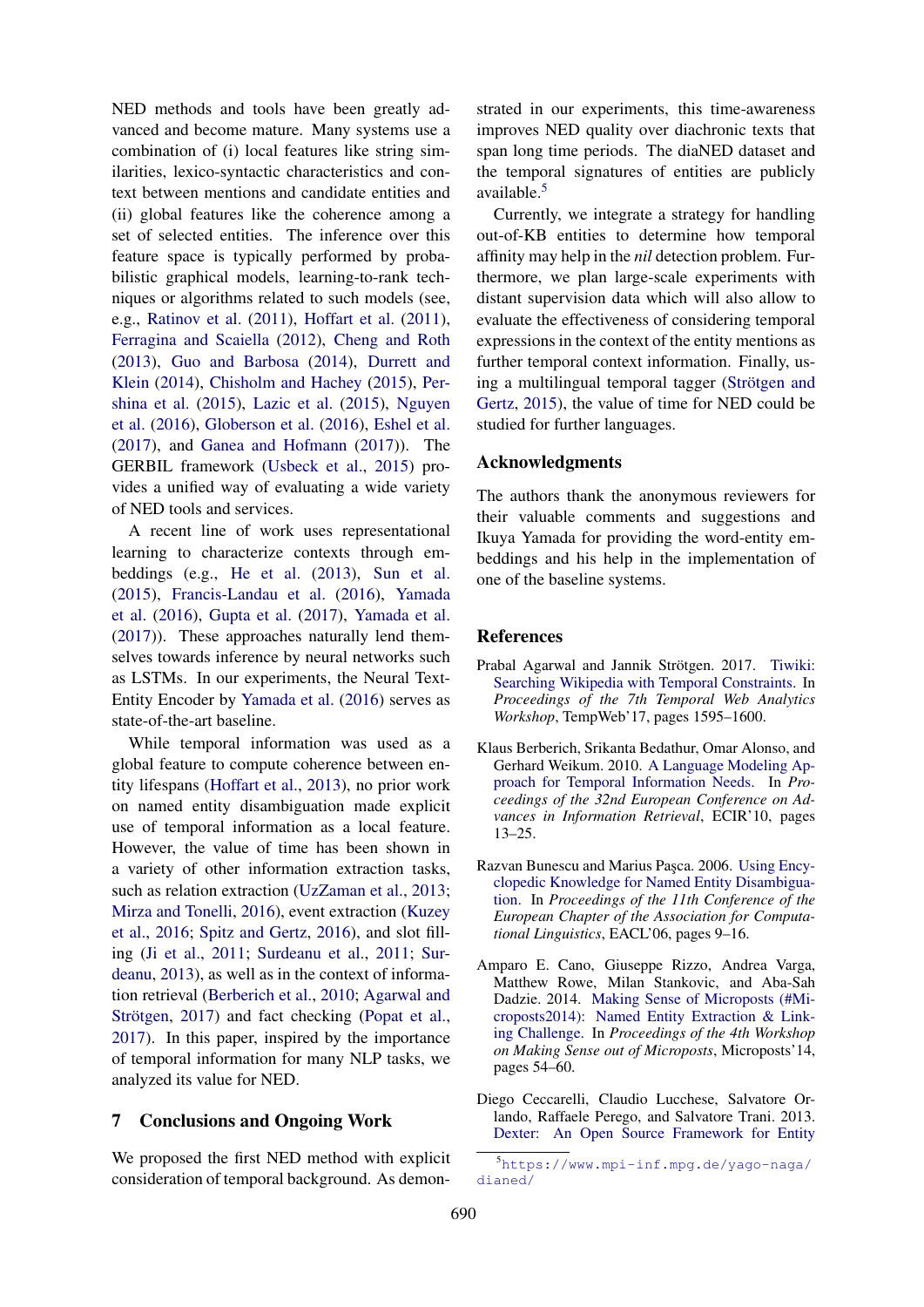[Linking.](https://doi.org/10.1145/2513204.2513212) In *Proceedings of the 6th International Workshop on Exploiting Semantic Annotations in Information Retrieval*, ESAIR'13, pages 17–20.

- <span id="page-5-10"></span>Xiao Cheng and Dan Roth. 2013. [Relational Inference](http://www.aclweb.org/anthology/D13-1184) [for Wikification.](http://www.aclweb.org/anthology/D13-1184) In *Proceedings of the 2013 Conference on Empirical Methods in Natural Language Processing*, EMNLP'13, pages 1787–1796.
- <span id="page-5-13"></span>Andrew Chisholm and Ben Hachey. 2015. [Entity Dis](http://aclweb.org/anthology/Q/Q15/Q15-1011.pdf)[ambiguation with Web Links.](http://aclweb.org/anthology/Q/Q15/Q15-1011.pdf) *Transactions of the Association for Computational Linguistics*, 3:145– 156.
- <span id="page-5-8"></span>Sergio Consoli and Diego Reforgiato Recupero. 2015. [Using FRED for Named Entity Resolution, Linking](http://doi.org/10.1007/978-3-319-25518-7_4) [and Typing for Knowledge Base Population.](http://doi.org/10.1007/978-3-319-25518-7_4) In *Proceedings of the Semantic Web Evaluation Challenge*, SemWebEval'15, pages 40–50.
- <span id="page-5-9"></span>Silviu Cucerzan. 2007. [Large-Scale Named Entity Dis](https://aclanthology.info/papers/D07-1074/d07-1074)[ambiguation Based on Wikipedia Data.](https://aclanthology.info/papers/D07-1074/d07-1074) In *Proceedings of the 2007 Joint Conference on Empirical Methods in Natural Language Processing and Computational Natural Language Learning*, EMNLP-CoNLL'07, pages 708–716.
- <span id="page-5-7"></span>Milan Dojchinovski and Tomáš Kliegr. 2013. [En](https://doi.org/10.1007/978-3-642-40994-3_48)[tityclassifier.eu: Real-Time Classification of Enti](https://doi.org/10.1007/978-3-642-40994-3_48)[ties in Text with Wikipedia.](https://doi.org/10.1007/978-3-642-40994-3_48) In *Proceedings of the Joint European Conference on Machine Learning and Knowledge Discovery in Databases*, ECML-PKDD'13, pages 654–658.
- <span id="page-5-12"></span>Greg Durrett and Dan Klein. 2014. [A Joint Model for](http://aclweb.org/anthology/Q/Q14/Q14-1037.pdf) [Entity Analysis: Coreference, Typing, and Linking.](http://aclweb.org/anthology/Q/Q14/Q14-1037.pdf) *Transactions of the Association for Computational Linguistics*, 2:477–490.
- <span id="page-5-15"></span>Yotam Eshel, Noam Cohen, Kira Radinsky, Shaul Markovitch, Ikuya Yamada, and Omer Levy. 2017. [Named Entity Disambiguation for Noisy Text.](http://aclweb.org/anthology/K17-1008) In *Proceedings of the 21st Conference on Computational Natural Language Learning*, CoNLL'17, pages 58–68.
- <span id="page-5-5"></span>Paolo Ferragina and Ugo Scaiella. 2012. [Fast and](http://dx.doi.org/10.1109/MS.2011.122) [Accurate Annotation of Short Texts with Wikipedia](http://dx.doi.org/10.1109/MS.2011.122) [Pages.](http://dx.doi.org/10.1109/MS.2011.122) *IEEE Software*, 29(1):70–75.
- <span id="page-5-3"></span>Jenny Rose Finkel, Trond Grenager, and Christopher Manning. 2005. [Incorporating Non-local Informa](https://doi.org/10.3115/1219840.1219885)[tion into Information Extraction Systems by Gibbs](https://doi.org/10.3115/1219840.1219885) [Sampling.](https://doi.org/10.3115/1219840.1219885) In *Proceedings of the 43rd Annual Meeting on Association for Computational Linguistics*, ACL'05, pages 363–370.
- <span id="page-5-18"></span>Matthew Francis-Landau, Greg Durrett, and Dan Klein. 2016. [Capturing Semantic Similarity for En](http://www.aclweb.org/anthology/N16-1150)[tity Linking with Convolutional Neural Networks.](http://www.aclweb.org/anthology/N16-1150) In *Proceedings of the 2016 Conference of the North American Chapter of the Association for Computational Linguistics: Human Language Technologies*, NAACL-HLT'16, pages 1256–1261.
- <span id="page-5-6"></span>Octavian-Eugen Ganea, Marina Ganea, Aurelien Lucchi, Carsten Eickhoff, and Thomas Hofmann. 2016. [Probabilistic Bag-Of-Hyperlinks Model for Entity](https://doi.org/10.1145/2872427.2882988) [Linking.](https://doi.org/10.1145/2872427.2882988) In *Proceedings of the 25th International Conference on World Wide Web*, WWW'16, pages 927–938.
- <span id="page-5-16"></span>Octavian-Eugen Ganea and Thomas Hofmann. 2017. [Deep Joint Entity Disambiguation with Local Neu](https://www.aclweb.org/anthology/D17-1277)[ral Attention.](https://www.aclweb.org/anthology/D17-1277) In *Proceedings of the 2017 Conference on Empirical Methods in Natural Language Processing*, EMNLP'17, pages 2609–2619.
- <span id="page-5-14"></span>Amir Globerson, Nevena Lazic, Soumen Chakrabarti, Amarnag Subramanya, Michael Ringaard, and Fernando Pereira. 2016. [Collective Entity Resolution](http://www.aclweb.org/anthology/P16-1059) [with Multi-Focal Attention.](http://www.aclweb.org/anthology/P16-1059) In *Proceedings of the 54th Annual Meeting of the Association for Computational Linguistics*, ACL'16, pages 621–631.
- <span id="page-5-11"></span>Zhaochen Guo and Denilson Barbosa. 2014. [Robust](http://doi.acm.org/10.1145/2661829.2661887) [Entity Linking via Random Walks.](http://doi.acm.org/10.1145/2661829.2661887) In *Proceedings of the 23rd ACM International Conference on Information and Knowledge Management*, CIKM'14, pages 499–508.
- <span id="page-5-4"></span>Nitish Gupta, Sameer Singh, and Dan Roth. 2017. [En](https://www.aclweb.org/anthology/D17-1284)[tity Linking via Joint Encoding of Types, Descrip](https://www.aclweb.org/anthology/D17-1284)[tions, and Context.](https://www.aclweb.org/anthology/D17-1284) In *Proceedings of the 2017 Conference on Empirical Methods in Natural Language Processing*, EMNLP'17, pages 2681–2690.
- <span id="page-5-0"></span>Ben Hachey, Will Radford, Joel Nothman, Matthew Honnibal, and James R. Curran. 2013. [Evaluating](http://dx.doi.org/10.1016/j.artint.2012.04.005) [Entity Linking with Wikipedia.](http://dx.doi.org/10.1016/j.artint.2012.04.005) *Artificial Intelligence*, 194:130–150.
- <span id="page-5-17"></span>Zhengyan He, Shujie Liu, Mu Li, Ming Zhou, Longkai Zhang, and Houfeng Wang. 2013. [Learning Entity](http://www.aclweb.org/anthology/P13-2006) [Representation for Entity Disambiguation.](http://www.aclweb.org/anthology/P13-2006) In *Proceedings of the 51st Annual Meeting of the Association for Computational Linguistics*, ACL'13, pages 30–34.
- <span id="page-5-19"></span>Johannes Hoffart, Fabian M. Suchanek, Klaus Berberich, and Gerhard Weikum. 2013. [YAGO2:](https://doi.org/10.1016/j.artint.2012.06.001) [A Spatially and Temporally Enhanced Knowl](https://doi.org/10.1016/j.artint.2012.06.001)[edge Base from Wikipedia.](https://doi.org/10.1016/j.artint.2012.06.001) *Artificial Intelligence*, 194:28–61.
- <span id="page-5-1"></span>Johannes Hoffart, Mohamed Amir Yosef, Ilaria Bordino, Hagen Fürstenau, Manfred Pinkal, Marc Spaniol, Bilyana Taneva, Stefan Thater, and Gerhard Weikum. 2011. [Robust Disambiguation of Named](http://www.aclweb.org/anthology/D11-1072) [Entities in Text.](http://www.aclweb.org/anthology/D11-1072) In *Proceedings of the 2011 Conference on Empirical Methods in Natural Language Processing*, EMNLP'11, pages 782–792.
- <span id="page-5-20"></span>Heng Ji, Ralph Grishman, and Hoa Dang. 2011. Overview of the TAC2011 Knowledge Base Population Track. In *Proceedings of the 4th Text Analysis Conference*, TAC'11.
- <span id="page-5-2"></span>Heng Ji, Ralph Grishman, Hoa Trang Dang, Kira Griffitt, and Joe Ellis. 2010. Overview of the TAC 2010 Knowledge Base Population Track. In *Proceedings of the 3rd Text Analysis Conference*, TAC'10.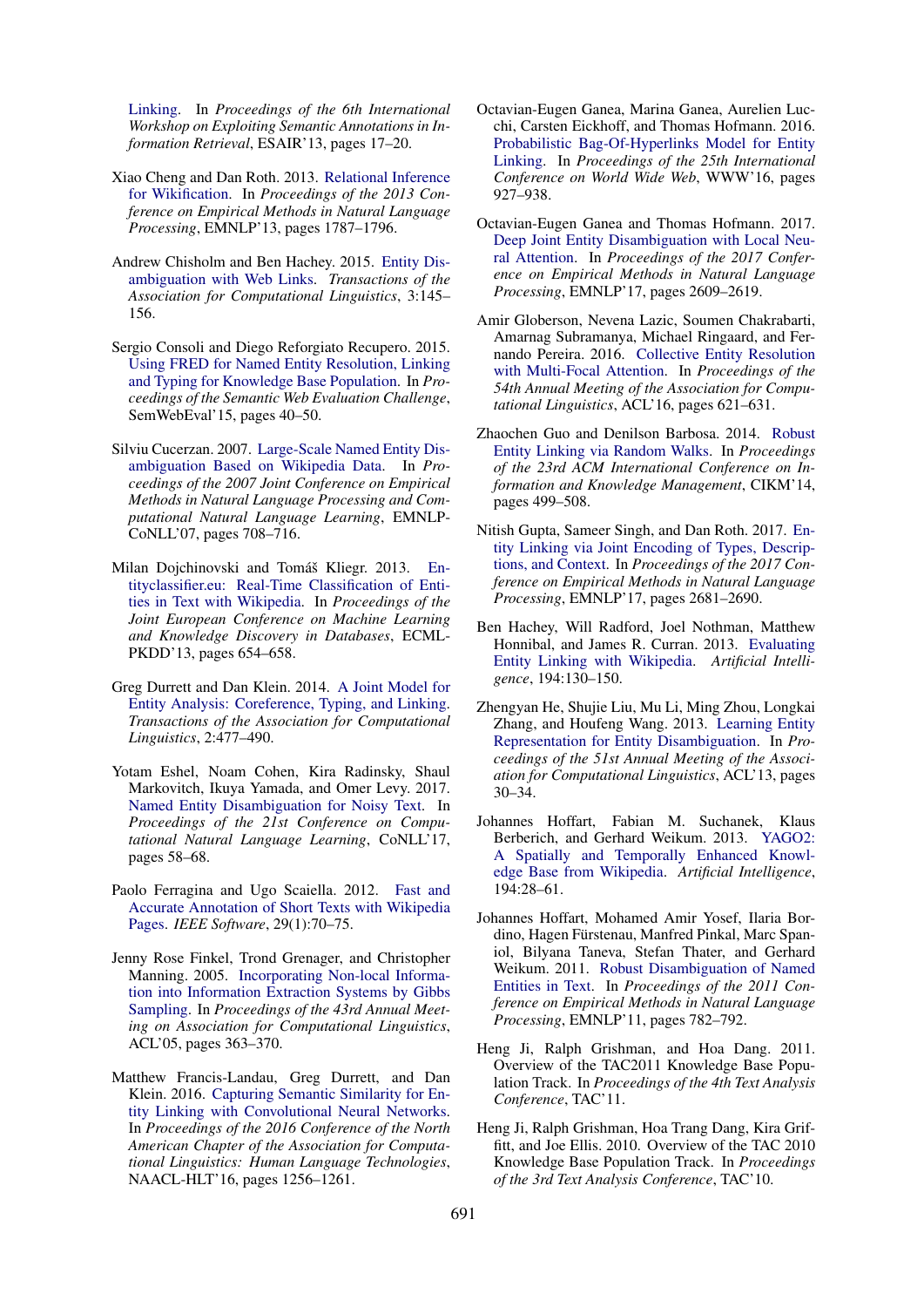- <span id="page-6-17"></span>Erdal Kuzey, Vinay Setty, Jannik Strötgen, and Gerhard Weikum. 2016. [As Time Goes By: Comprehensive](https://doi.org/10.1145/2872427.2883055) [Tagging of Textual Phrases with Temporal Scopes.](https://doi.org/10.1145/2872427.2883055) In *Proceedings of the 25th International Conference on World Wide Web*, WWW'16, pages 915–925.
- <span id="page-6-13"></span>Nevena Lazic, Amarnag Subramanya, Michael Ringgaard, and Fernando Pereira. 2015. [Plato: A Selec](http://aclweb.org/anthology/Q/Q15/Q15-1036.pdf)[tive Context Model for Entity Resolution.](http://aclweb.org/anthology/Q/Q15/Q15-1036.pdf) *Transactions of the Association for Computational Linguistics*, 3:503–515.
- <span id="page-6-0"></span>Xiao Ling, Sameer Singh, and Daniel Weld. 2015. [De](http://aclweb.org/anthology/Q/Q15/Q15-1023.pdf)[sign Challenges for Entity Linking.](http://aclweb.org/anthology/Q/Q15/Q15-1023.pdf) *Transactions of the Association for Computational Linguistics*, 3:315–328.
- <span id="page-6-7"></span>Pablo N. Mendes, Max Jakob, Andrés García-Silva, and Christian Bizer. 2011. [DBpedia Spotlight:](http://doi.acm.org/10.1145/2063518.2063519) [Shedding Light on the Web of Documents.](http://doi.acm.org/10.1145/2063518.2063519) In *Proceedings of the 7th International Conference on Semantic Systems*, I-Semantics'11, pages 1–8.
- <span id="page-6-9"></span>Rada Mihalcea and Andras Csomai. 2007. [Wikify!:](http://doi.acm.org/10.1145/1321440.1321475) [Linking Documents to Encyclopedic Knowledge.](http://doi.acm.org/10.1145/1321440.1321475) In *Proceedings of the 16th ACM Conference on Information and Knowledge Management*, CIKM'07, pages 233–242.
- <span id="page-6-10"></span>David Milne and Ian H. Witten. 2008. [Learning to Link](http://doi.acm.org/10.1145/1458082.1458150) [with Wikipedia.](http://doi.acm.org/10.1145/1458082.1458150) In *Proceedings of the 17th ACM Conference on Information and Knowledge Management*, CIKM'08, pages 509–518.
- <span id="page-6-16"></span>Paramita Mirza and Sara Tonelli. 2016. [CATENA:](http://www.aclweb.org/anthology/C16-1007) [Causal and Temporal Relation Extraction from Nat](http://www.aclweb.org/anthology/C16-1007)[ural Language Texts.](http://www.aclweb.org/anthology/C16-1007) In *Proceedings the 26th International Conference on Computational Linguistics*, COLING'16, pages 64–75.
- <span id="page-6-14"></span>Dat Nguyen, Martin Theobald, and Gerhard Weikum. 2016. [J-NERD: Joint Named Entity Recognition](http://aclweb.org/anthology/Q/Q16/Q16-1016.pdf) [and Disambiguation with Rich Linguistic Features.](http://aclweb.org/anthology/Q/Q16/Q16-1016.pdf) *Transactions of the Association for Computational Linguistics*, 4:215–229.
- <span id="page-6-12"></span>Maria Pershina, Yifan He, and Ralph Grishman. 2015. [Personalized Page Rank for Named Entity Disam](http://www.aclweb.org/anthology/N15-1026)[biguation.](http://www.aclweb.org/anthology/N15-1026) In *Proceedings of the 2015 Conference of the North American Chapter of the Association for Computational Linguistics: Human Language Technologies*, NAACL-HLT'15, pages 238–243.
- <span id="page-6-21"></span>Kashyap Popat, Subhabrata Mukherjee, Jannik Strötgen, and Gerhard Weikum. 2017. [Where the](https://doi.org/10.1145/3041021.3055133) [truth lies: Explaining the credibility of emerging](https://doi.org/10.1145/3041021.3055133) [claims on the web and social media.](https://doi.org/10.1145/3041021.3055133) In *Proceedings of the 26th International Conference on World Wide Web Companion*, WWW'17, pages 1003–1012.
- <span id="page-6-11"></span>Lev Ratinov, Dan Roth, Doug Downey, and Mike Anderson. 2011. [Local and Global Algorithms for Dis](http://www.aclweb.org/anthology/P11-1138)[ambiguation to Wikipedia.](http://www.aclweb.org/anthology/P11-1138) In *Proceedings of the 49th Annual Meeting of the Association for Computational Linguistics: Human Language Technologies*, ACL-HLT'11, pages 1375–1384.
- <span id="page-6-1"></span>Wei Shen, Jianyong Wang, and Jiawei Han. 2015. [Entity Linking with a Knowledge Base: Issues,](https://doi.org/10.1109/TKDE.2014.2327028) [Techniques, and Solutions.](https://doi.org/10.1109/TKDE.2014.2327028) *IEEE Transactions on Knowledge and Data Engineering*, 27(2):443–460.
- <span id="page-6-6"></span>René Speck and Axel-Cyrille Ngonga Ngomo. 2014. [Named Entity Recognition Using FOX.](http://dl.acm.org/citation.cfm?id=2878453.2878475) In *Proceedings of the International Semantic Web Conference*, ISWC-PD'14, pages 85–88.
- <span id="page-6-18"></span>Andreas Spitz and Michael Gertz. 2016. [Terms](https://doi.org/10.1145/2911451.2911529) [over LOAD: Leveraging Named Entities for Cross-](https://doi.org/10.1145/2911451.2911529)[Document Extraction and Summarization of Events.](https://doi.org/10.1145/2911451.2911529) In *Proceedings of the 39th International ACM SIGIR Conference on Research and Development in Information Retrieval*, SIGIR'16, pages 503–512.
- <span id="page-6-2"></span>Jannik Strötgen and Michael Gertz. 2010. [HeidelTime:](http://dl.acm.org/citation.cfm?id=1859664.1859735) [High Quality Rule-based Extraction and Normaliza](http://dl.acm.org/citation.cfm?id=1859664.1859735)[tion of Temporal Expressions.](http://dl.acm.org/citation.cfm?id=1859664.1859735) In *Proceedings of the 5th International Workshop on Semantic Evaluation*, SemEval'10, pages 321–324.
- <span id="page-6-3"></span>Jannik Strötgen and Michael Gertz. 2015. [A Baseline](http://aclweb.org/anthology/D15-1063) [Temporal Tagger for all Languages.](http://aclweb.org/anthology/D15-1063) In *Proceedings of the 2015 Conference on Empirical Methods in Natural Language Processing*, EMNLP'15, pages 541–547.
- <span id="page-6-4"></span>Jannik Strötgen and Michael Gertz. 2016. *[Domain](https://doi.org/https://doi.org/10.2200/S00721ED1V01Y201606HLT036)[sensitive Temporal Tagging](https://doi.org/https://doi.org/10.2200/S00721ED1V01Y201606HLT036)*. Synthesis Lectures on Human Language Technologies, Morgan & Claypool Publishers.
- <span id="page-6-15"></span>Yaming Sun, Lei Lin, Duyu Tang, Nan Yang, Zhenzhou Ji, and Xiaolong Wang. 2015. [Modeling Men](http://dl.acm.org/citation.cfm?id=2832415.2832435)[tion, Context and Entity with Neural Networks for](http://dl.acm.org/citation.cfm?id=2832415.2832435) [Entity Disambiguation.](http://dl.acm.org/citation.cfm?id=2832415.2832435) In *Proceedings of the 24th International Conference on Artificial Intelligence*, IJCAI'15, pages 1333–1339.
- <span id="page-6-20"></span>Mihai Surdeanu. 2013. Overview of the TAC2013 Knowledge Base Population Evaluation: English Slot Filling and Temporal Slot Filling. In *Proceedings of the 6th Text Analysis Conference*, TAC'13.
- <span id="page-6-19"></span>Mihai Surdeanu, Sonal Gupta, John Bauer, David Mc-Closky, Angel X. Chang, Valentin I. Spitkovsky, and Christopher D. Manning. 2011. Stanford's Distantly-Supervised Slot-Filling System. In *Proceedings of the 4th Text Analysis Conference*, TAC'11.
- <span id="page-6-8"></span>Ricardo Usbeck, Axel-Cyrille Ngonga Ngomo, Michael Röder, Daniel Gerber, Sandro Athaide Coelho, Sören Auer, and Andreas Both. 2014. [AGDISTIS - Graph-Based Disambiguation of](http://dx.doi.org/10.1007/978-3-319-11964-9_29) [Named Entities Using Linked Data.](http://dx.doi.org/10.1007/978-3-319-11964-9_29) In *Proceedings of the 13th International Semantic Web Conference*, ISWC'14, pages 457–471.
- <span id="page-6-5"></span>Ricardo Usbeck, Michael Röder, Axel-Cyrille Ngonga Ngomo, Ciro Baron, Andreas Both, Martin Brümmer, Diego Ceccarelli, Marco Cornolti, Didier Cherix, Bernd Eickmann, Paolo Ferragina, Christiane Lemke, Andrea Moro, Roberto Navigli,